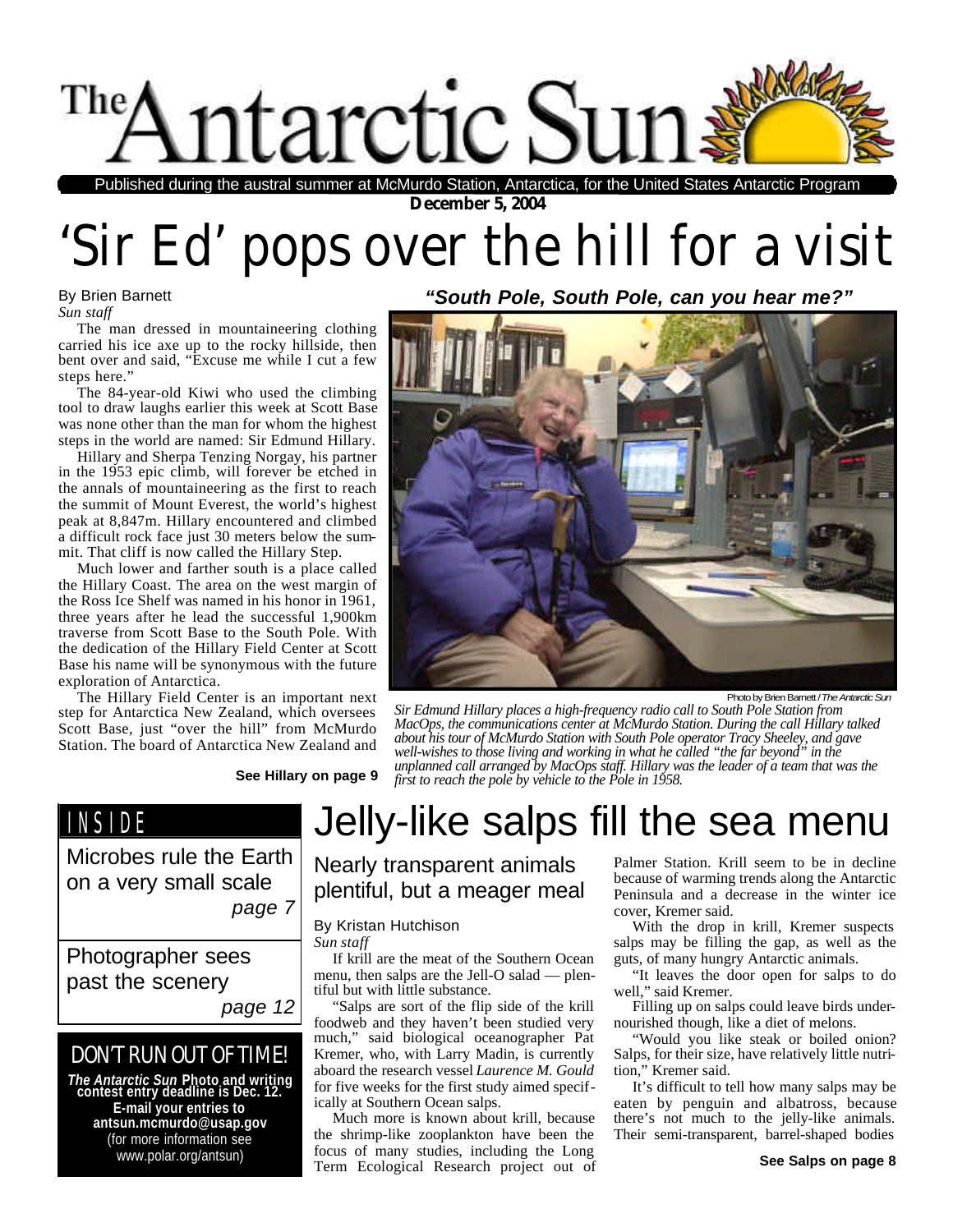

**It's a harsh cartoon**

*The Antarctic Sun* is funded by the National Science Foundation as part of the United States Antarctic Program (OPP-000373). Its primary



audience is U.S. Antarctic Program participants, their families, and their friends. NSF reviews and approves material before publication, but opinions

and conclusions expressed in *The Sun* are not necessarily those of the Foundation.

**Use:** Reproduction and distribution are encouraged with acknowledgment of source and author.

**Senior Editor:** Kristan Hutchison **Editors:** Brien Barnett, Emily Stone **Copy Editors:** Hunter Slaton, Amanda Barnett

**Publisher:** Valerie Carroll, Communications manager, RPSC

**Contributions are welcome.** Contact *The Sun* at AntSun@usap.gov. In McMurdo, visit our office in Building 155 or dial 2407. **Web address:** www.polar.org/antsun

2 • The Antarctic Sun December 5, 2004 **Matt Davidson Gondwanaland** What it was: **A mass of land largely in the southern hemisphere** Continents and areas it broke into: **Australia, New Zealand, Africa, South America, India, Antarctica**  Formed: **About 200 million years ago** What it was before that: **Part of Pangea, the super-continent** South Pole then: **In what is now Africa** South Pole now: **In Antarctica** Broke into continents: **About 190 million years ago** Drake Passage opened: **About 70 million years ago** Antarctica settled at present position: **About 40 million years ago** Plate movement: **Average 19mm a year** *Sources: Handy Science answer book, Lonely Planet Antarctica, Webster's New World Dictionary of Science.* **Cold, hard facts**

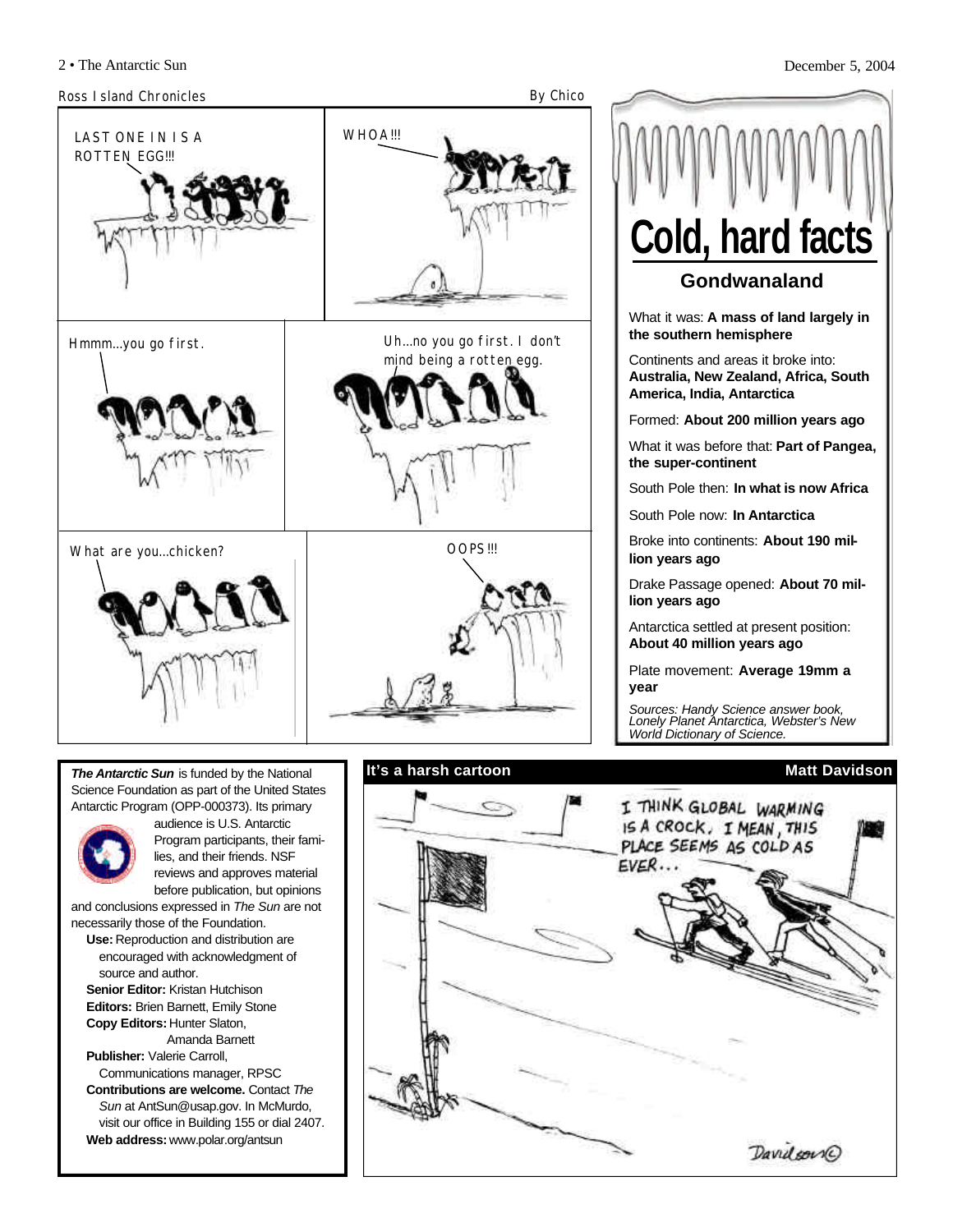# Dry Valleys better protected under new guidelines

#### By Emily Stone *Sun staff*

A 15,000-square-kilometer swath of the McMurdo Dry Valleys, already an area with strict environmental guidelines, will be better protected after it recently became an Antarctic Specially Managed Area.

The Dry Valleys were one of two areas on the continent approved for ASMA status by the Antarctic Treaty members in June. The U.S. and New Zealand Antarctic programs jointly submitted the proposal. The other area granted ASMA status in 2004 is an Australian historic site at Cape Denison.

The status creates guidelines for both scientific and tourist activity in the area. Many of the rules codify existing practices, and some scientists in the field may feel little effect on their day-to-day operations. However, the ASMA designation will coordinate the various environmental practices that were already in place, and increase the level of protection for the entire area.

"It's the holistic approach to management," explained Polly Penhale, environmental officer for the National Science Foundation. Penhale noted that a Management Coordination Group will be formed this year by countries conducting research in the Dry Valleys. The group will coordinate activities in the area and facilitate the exchange of information among scientists working there.

The Dry Valleys are the largest relatively ice-free area in Antarctica, with about 30 percent of the ground free of ice and snow. The area is of great value for studying climate change, and contains unusual biological communities and geological features.

Robert Falcon Scott and his men first discovered the Dry Valleys. The area remains an important scientific site, and has been home to a Long Term Ecological Research project (LTER) since 1993.

Robert Wharton, the first principle investigator for the LTER and former executive officer in the NSF's Office of Polar Programs, said the designation is a model for managing the impact of scientific research conducted in large, fragile areas. It's particularly important to have such a plan for the Dry Valleys, he said.

"The Dry Valleys are very sensitive to damage," said Wharton, now the chief research officer at Idaho State University. "When you walk up and down the Dry Valleys you leave footprints that you see five and 10 years later.'

Berry Lyons, with Ohio State University's Byrd Polar Research Center, is the current principle investigator on the Dry Valleys LTER project, and has worked in there for much of the last 20 years. He said that the number of people in the area



Photo by Kristan Hutchison / The Antarctic

*Members of a science team working near Lake Fryxell in the Dry Valleys return to a helicopter after collecting samples. The Dry Valleys are an area of great scientific interest because of the area's unique biological communities and geological features.*

has increased during that time, but so has their level of environmental consciousness.

"I think the people who work out there, more than perhaps most, recognize how unique scientifically it is and how fragile it is environmentally," he said.

An advantage of the new designation, Lyons said, is that it stresses how important the whole area is to many different scientific disciplines, and coordinates their activities there.

"Before people kind of dealt with smaller units of landscape," he said. "And now we're looking at the Valleys as one united, interconnected piece and I think that's going to lead to better stewardship."

The ASMA management plan establishes three types of zones within the Dry Valleys: facilities zones, special features and tourism zones. These are in addition to four existing Antarctic Specially Protected Areas in the Dry Valleys.

The facilities zones are areas with semipermanent human activity. The goal is to minimize the footprint of facilities and materials within the zones. The zones must incorporate plans for the use of alternative energy and waste management, and will be periodically assessed. These include the camps at lakes Bonney, Fryxell and Hoare. The Management Coordination Group will evaluate the creation of additional facilities zones if the need arises.

Special features zones are areas of high scientific value, which are particularly sensitive to human activity. There will be minimal sampling and research inside the nine designated special features, and helicopters must land at least 50m away from them. These include Don Juan Pond and Explorers Cave.

The tourism zone is located in the Taylor Valley near the Canada Glacier. Tours must be restricted to small, guided groups that use designated paths and campsites, and avoid streams and ponds whenever possible. About 200 tourists a year visit the area, roughly half of them American, according to Rebecca Roper-Gee, Environmental Advisor to Antarctica New Zealand.

Each country decides its own penalties for breaking any of these rules, which fall under the Antarctic Conservation Act. In the U.S. the penalty is up to a year in prison and an \$11,000 fine. In New Zealand it's up to six months in prison and a \$100,000 NZ fine.

Both the U.S. and New Zealand will rely heavily on education, and not enforcement, in making sure the rules are followed, Penhale and Roper-Gee said.

"Most people down here want to do the right thing," Penhale said. She explained that scientists and support staff working in the Dry Valleys take special precautions to avoid altering the fragile environment, including separating and removing all waste and graywater from the area and using secondary containment devices for all fuel and chemical transfers.

The U.S. is also starting to collect GPS data from each place where scientists are working in the Dry Valleys. This information will be consolidated in a central database to see if any sites are being overused, or if one science team's research might be affecting another's.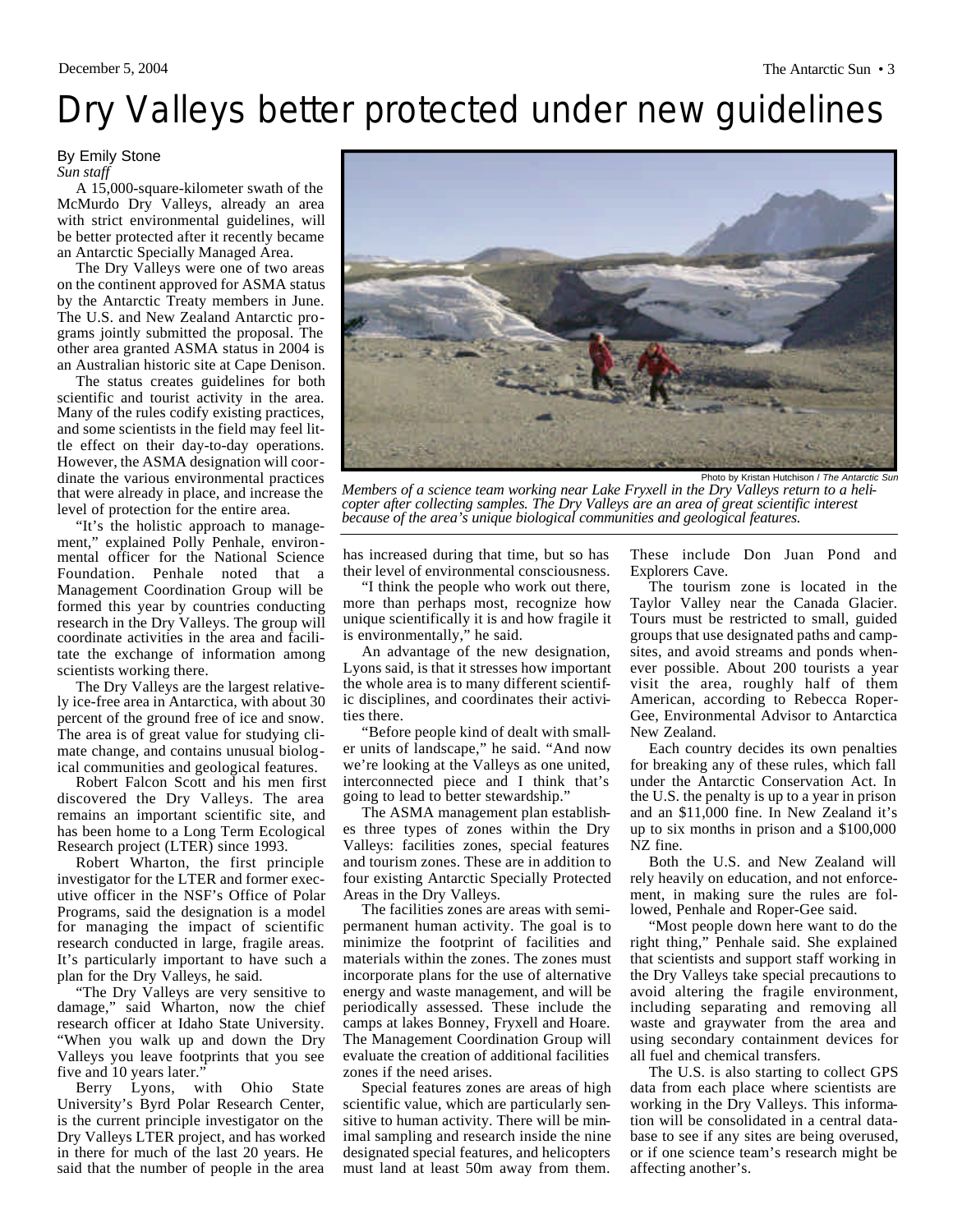

# Little hut on the big glacier

By Scott Freeman

If sounds like a bizarre new twist in<br>the reality TV genre: put two guys in<br>a 2m by 3.5m shack, at 1,600m ele-<br>vation on a cold, windy glacier in<br>Antarctica and see who breaks first. Think t sounds like a bizarre new twist in the reality TV genre: put two guys in a 2m by 3.5m shack, at 1,600m elevation on a cold, windy glacier in Laura Ingalls Wilder meets "Survivor."

That's life on Odell Glacier, 160km north-northwest of McMurdo Station, where my field partner and I tend an emergency ice runway on the flight path from Christchurch to McMurdo. But even in Antarctica, real life is less dramatic than reality TV.

I'd been told, and had been telling people, that I have the least demanding job on the continent. All we have to do is put in a blue ice runway, keep it free of snow using a small tractor with snow-blower and tiller attachments, and call in weather three times a day. In one of the drier parts of the driest continent, how hard can that be? I now know the answer to the first part of that one: pretty dang challenging.

Problem number One: we can't make the Alp One Ski-doo run. Can't say that I blame the snowmobile. After all, it's 25 years old and –25 C. There's one just like it in the Christchurch museum. So, for starters, you have the 2.5km commute to the runway every day, on heavily suncupped blue ice. I experimented with various ways to stick to the ice: crampons, stable-icers (a studded strap-on rubber sole), and sheet metal screws in the soles of my boots. The crampons broke the second day, and the stable-icers and sheet metal screws weren't sufficient for the steep hill to the lower glacier. I finally settled on a slightly longer overland route that avoided the ice hill.

Over four days I packed down a tent, stove, food, and fuel for an emergency shelter; a cordless drill, screws, and flags to mark the runway; and a gas powered drill and bit for putting in the bamboo marker poles. Add to this food and water, as well as the extra clothes that I carried back and forth every day, and suddenly it's a pretty hefty pack. That's just to get to work. Next start man-hauling bamboo poles, both drills, and markers down the 2km-long runway to replace markers that



*Scott Freeman and Kevin Killilea with the Kubota tractor at Odell Glacier, where they groom an emergency runway. At upper right, the one-room shack they share. Lower right, an intricate painting decorates the hub of the tractor.* Photos by Scott Freeman / Special to *The Antarctic Sun*

were destroyed over the winter. This is Antarctica in the finest British tradition.

Eventually, with the help of a yellow 1940s-style heater called a Herman Nelson and a little isopropyl alcohol in the fuel, the Ski-doo was persuaded to start. The tractor proved to be even more, shall we say, intractable. Made by Kubota, but dubbed the Kubuda by someone with a paintbrush and some creativity, the red tractor is a Tonka-toy version of a Caterpillar tractor. Its 36-horsepower engine barely matches the 1959 Volkswagen Bug I used to drive.

First we encountered several coolant leaks, including one at a stripped manifold bolt. This required parts and tools that had to come out with a mechanic (thanks Brady) on a future supply flight. Since then we've had more coolant leaks and a hydraulic leak, broken a half dozen welds and two cotter pins on the snow blower chute, and sheared a bolt on the power take-off universal joint. Using parts robbed from wherever we could find them we've managed to cobble the tractor back into life.

As for clearing snow from the runway, this has proven to be a fairly difficult task. First, there is a lot of it, in the form of drifts as much as a meter high. Second, the snow is rock-hard after a winter of wind and cold. The routine is to drive the tractor over the drift, break up the surface snow with the tiller, then remove this top layer with the snow blower. Repeat this procedure once, twice, half a dozen times until you are down to the ice. Just be sure not to get stuck or tip over. Seventy-four tractor hours later and the runway is good enough to call it done. Good enough that our third Sunday in camp will actually be a day off.

I see many more Kubuda hours in my future, touching things up on the runway. Then there is a long list of camp chores that we've been putting off while we've been working on the runway. So we will definitely be busy for the foreseeable future. But then I didn't come to Antarctica to lead the easy life. I came for the challenges. I wouldn't have it any other way.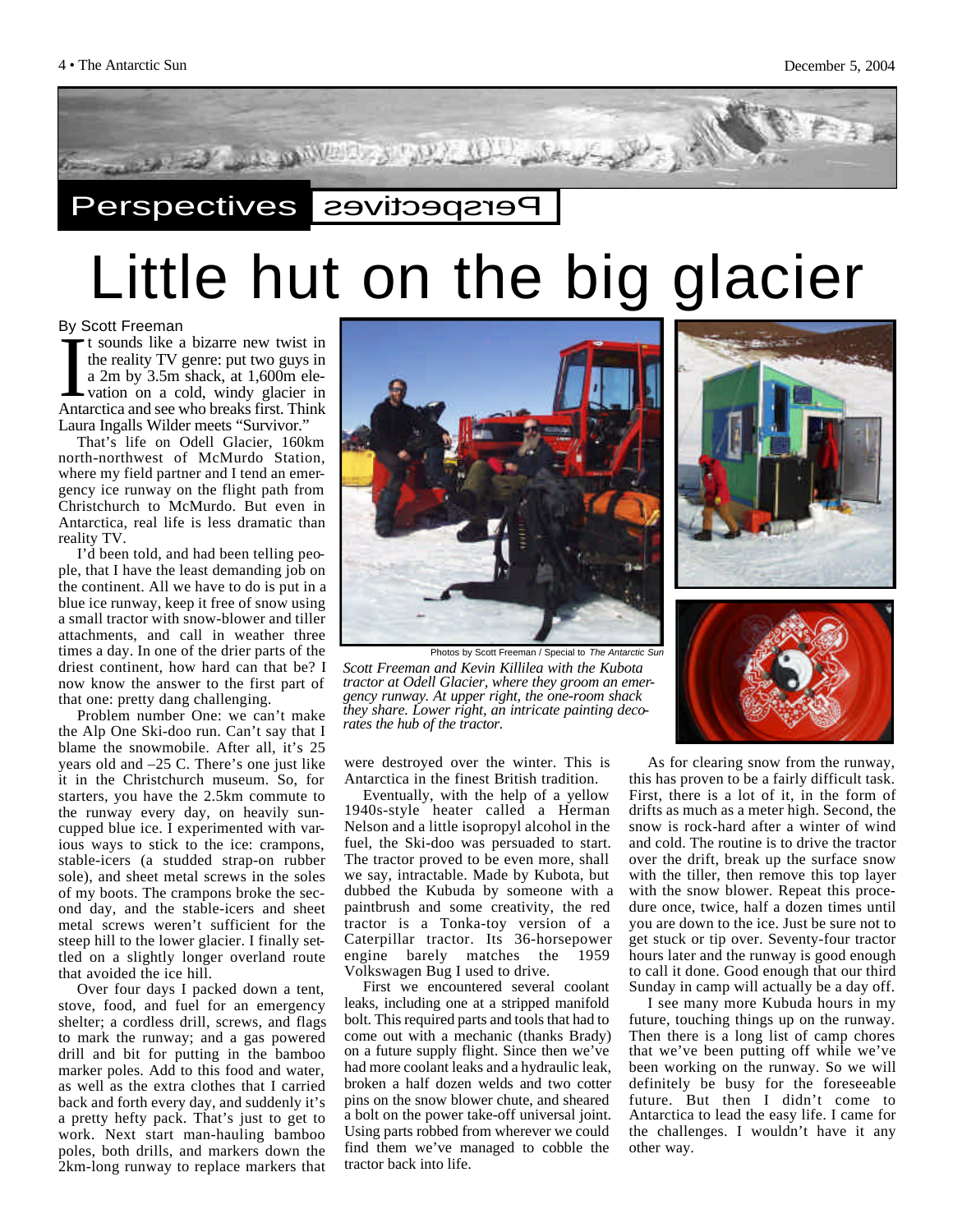# around the continent

## **SOUTH POLE**

## **Dinner, music and the origins of the universe**

### By Katie Hess

#### *South Pole correspondent*

Everyone at the South Pole Station pitched in to help with preparations for South Pole's Thanksgiving dinner. Polies signed up to peel potatoes, make pies, decorate the dining hall, set tables and cleanup. The kitchen staff put in a bunch of extra work as well. The meal, enjoyed by the entire station, was served in three back-toback shifts, using nearly every seat in the new dining hall.

Earlier Thanksgiving weekend, the South Pole rock band Squeaky Meat rocked the Summer Camp lounge. Band members include Tom Woods on vocals and guitar, Dave Benson on guitar, Mark Eisinger on bass, Christian Gils with percussion and Catherine Graciano and Katie Hess serving up back-up vocals. The band is scheduled to give a second performance in a few weeks.

A "command performance" of films from last year's First Annual South Pole Film Fest was well attended on Sunday afternoon. Would-be moviemakers of the 2004-2005 season are already fired-up for the 2005 festival, which will be held in mid-January.

"It was great. It was awesome. It was better than I ever expected," filmmaker and chief festival organizer Brian Land said, referring to the original event in January 2004.

Other filmmakers included Tom Piwarwoski, Mike Boyce, Tyler Regan, Holly Carlson, Dave Carlson, Joe Speidel, Keros Johnson and Jack Giacalone.

The past week's South Pole summer Sunday science lecture, titled "Very Long Period and Other Seismic Signals from an Open Conduit Strombolian Volcano (or, What's Shaking on Mount Erebus)" was presented by Rick Aster. He and Rhett Butler visited South Pole Station this week to work on the South Pole Remote Earth Sciences and Seismology Observatory project (SPRESSO). Aster's presentation described their instrumentation and research



on Mount Erebus that reveals unique characteristics of this Antarctic volcano.

Out in the Dark Sector portion of the station, the telescope formerly known as DASI (Degree Angular Scale Interferomteter) is taking on a new look as QUEST (Q and U Extra-galactic Submillimeter Telescope) moves in — clearly competing for muscle with BICEP (Background Imaging of Cosmic Extragalactic Polarization) to determine polarization in the cosmic microwave background. It was an exciting week for QUAD (QUest At DASI) researchers who were installing their new 135kg dewar (a tank holding liquid elements such as helium or nitrogen used to cool things) under the new set of lenses that will look back in time toward the beginning of the universe.

## **PALMER**

### **For the birds: penguin, skua and turkey**

#### By Kerry Kells

*Palmer correspondent*

Preparations for Thanksgiving began with a community pie-baking, followed by our traditional community dinner and two full days of rest. On Wednesday, visiting artist and writer Jude Nutter gave a poetry



Photo by Robert Schwarz / Special to *The Antarctic Sun*

*Above, Christian Reichardt, Mountain Miller, Roselie Rasmussen, Rebecca Comley and Dennis Barkat peel beets, carrots and apples for Thanksgiving dinner at the South Pole. Left, a poster for the Thanksgiving performance by the South Pole band.*

reading. She asked the group to write a poem to be voluntarily read at a gathering next week.

Strong winds opened up the sea ice and the scientists were able to take the Zodiac boats out to two of the sampling sites for the first time this year. The researchers have been busy in the field when the ice conditions allow.

The seabird researchers under Bill Fraser on station now are Brett Pickering, in his fourth year with Fraser's project, Dan Evans in his second year and Peter Horne in his first year, with two previous seasons in a different Long Term Ecological Research project. Throughout the season, they will study seabird species, including giant petrels, blue-eyed shags (cormorants), south polar skuas, brown skuas and kelp gulls, with a strong research focus on Adelie, gentoo and chinstrap penguins. On Tuesday morning Kelsi Giswold, a first-year carpenter's helper, and I were the lucky ones chosen to assist the "birders," as they are known, for the day. Throughout the season, everyone will get a chance to help the birders at some of the islands with their research.

Our first stop was at the southern island of Cormorant where we assisted Pickering in measuring snow depth along different transects of the island as Evans and Horne

#### **See Palmer on page 6**

#### **McMurdo Station**

High: 33F / 01C Low: 14F / -10C Max. sustained wind: 38 mph / 61kph Windchill: -15F / -26C

**Palmer Station** High temperature: 44F / 7C Low temperature: 24F / -5C Max sustained wind: 30mph / 48kph Precipitation: 11mm

### the week in weather

**South Pole Station** High: -11F / -24C Low: -33F / -36C Peak wind: 26mph / 42kph Max. Physio-altitude: 3,117m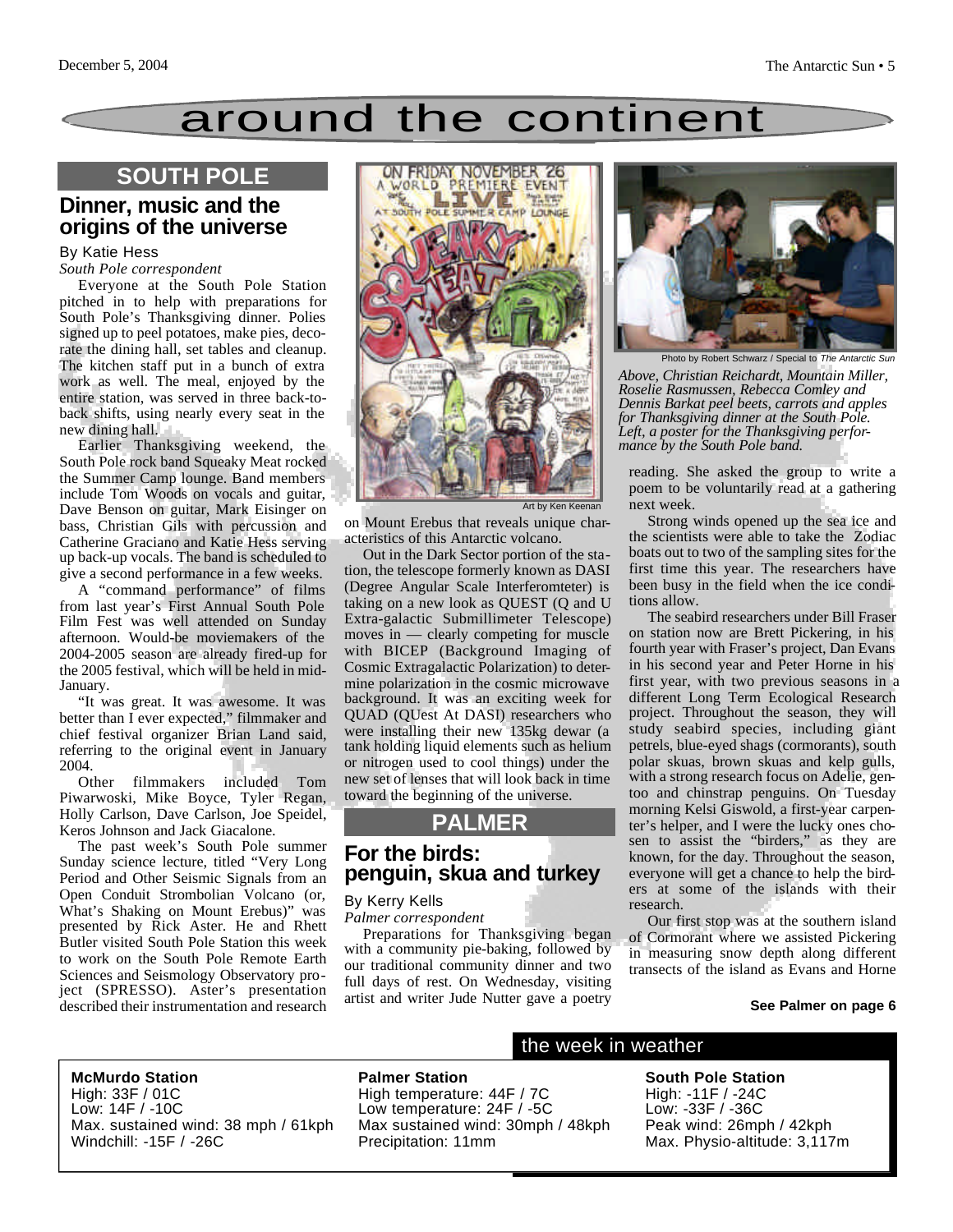#### 6 • The Antarctic Sun December 5, 2004

# Palmer<sub>From page 5</sub>

counted the cormorants and Adelie penguins. Our next stop was at Christine Island, just a few minutes' Zodiac ride from Cormorant Island. Here we measured snow depth at different points around the island. Evans and Horne counted the Adelie penguin populations at indicator colonies (colonies or sites where long-term data has been collected). The birders visit Cormorant and Christine islands every five days.

Every two days the birders visit Torgersen Island, closest to the station, and Humble Island, a few minutes to the north of the station. At these islands they again track the nests in indicator colonies. Certain nests are tracked in some colonies and within these nests they count the number of eggs present. At this time, the males were alone on the nests, as most females had left to feed. If a couple was still present at the nest site, the most likely explanation was that the female had not yet laid her second egg, so had not left yet to feed. The chicks that hatch from these islands will be weighed and measured as they fledge in the fall.

Torgersen Island, the last one we visited that day, is unique as it has a control side (where visitors are not allowed to go) separated from a human side (open to visitors). The bulk of human impact is on Torgersen, as more than a thousand tourists visit the island each year. Penguin populations have been studied there for many years. The birders counted the number of birds in each colony on the island and tracked certain nests within those colonies. Most of the penguins on the nests were males with a few remaining couples. If the male was the only penguin present, the birders checked to see if he had two eggs. If a nest had only one egg, a skua had likely stolen the other one. The researchers also counted the number of freshly eaten eggs, which lay scattered about on the snow and rocks.

After counting the birds, we returned to a couple of colonies to measure and weigh 50



Photo by Kelsi Giswold / Special to *The Antarctic Sun*

*Cormorants on an island near Palmer Station.*

penguin's nest. The penguin would then be released to return to its nest. The average penguin weight is somewhere around 3.5kg. The eggs weighed around 100 grams.

penguins and their eggs. From these colonies, Evans or Horne measured the beak length and depth, and the weight of the male penguin. Pickering measured the length,

weight of each egg from the

The field team of birders will continue throughout the summer season to make trips to the Adelie penguin colonies scattered around Palmer. Long-term studies indicate that local Adelie penguin populations are declining. They will continue to study how local ecosystems, climate changes and humans affect Adelie penguin numbers. During the month of January, Pickering and Horne will leave on the Long Term Ecological cruise and study the Adelie populations on a grid all the way to Avian Island, almost 400km south from Palmer **Station** 

## **SHIPS**

### *NBP* **turns north**

#### Compiled from reports by Karl Newyear

After reaching the southernmost point of the cruise 75.24 south on Nov. 26, the *Nathaniel B. Palmer* slowly returned north.

The researchers continued to sample seawater, observing traces of water melted from the ice shelf in it, as cold as –1.99C

The weather was moderate. On one afternoon several orca whales appeared near the ship and the researchers attempted to

approach them in a Zodiac for photographs, under a permit held by researcher Deb Thiele. However, the whales moved quicker than the boat and were gone without allowing any approaches.

On Nov. 30 the researchers took their 142nd and final measurement of conductivity, temperature and depth, then packed up their instruments and secured their labs for the open water transit. Other samples and measurements are being done as the *NBP* steams generally northward toward Lyttelton, NZ.

Amy West presented a slide show on her travels around the world, from Gabon to the Arctic.

## *Gould* **samples plankton**

#### Compiled from reports by Skip Owen

The *Laurence M. Gould* departed Punta Arenas Nov. 23 and began science shortly after, collecting plankton samples off the coast of Argentina for a study of the genetics of marine invertebrates. Led by Kenneth Halanych from Auburn University in Alabama, the researchers are trying to discover if there is a breaking point in the genetics of the invertebrates as they sample them from Argentina down to the Antarctic Peninsula.

Some water sampling had to be skipped because of high winds, with gusts up to 50 knots. However, a number of other techniques were used to collect water and marine life, and the work of sorting the variety of fauna found kept everyone busy.

"The winds have been up and down, and we have been working operations around them somewhat," wrote marine projects coordinator Skip Owen.

The winds turned moderate, with sunny conditions on Nov. 28, and scientists had a productive day of diving and sample-collecting. On Nov. 30 the *Gould* headed for the Elephant Island area of the peninsula, where the scientific focus switched to salp research *(See story on page 1).*

**Ontinental Drift What is your favorite item of cold weather gear?**



Christina Hammock *South Pole research associate from Annapolis, Md. first season*

**"Balaclava. I'd never heard of it and didn't know what it was."** 



Tonya Edwards *Palmer Station carpenter's helper from Atlanta, Ga first season*

**"The insulated Carhartt bibs. They are two sizes too big but comfy."** 



Heidi Hausman *McMurdo general assistant from Falls Church, Va. first season*

**"Bunny boots, because they're so cool, they're hot."**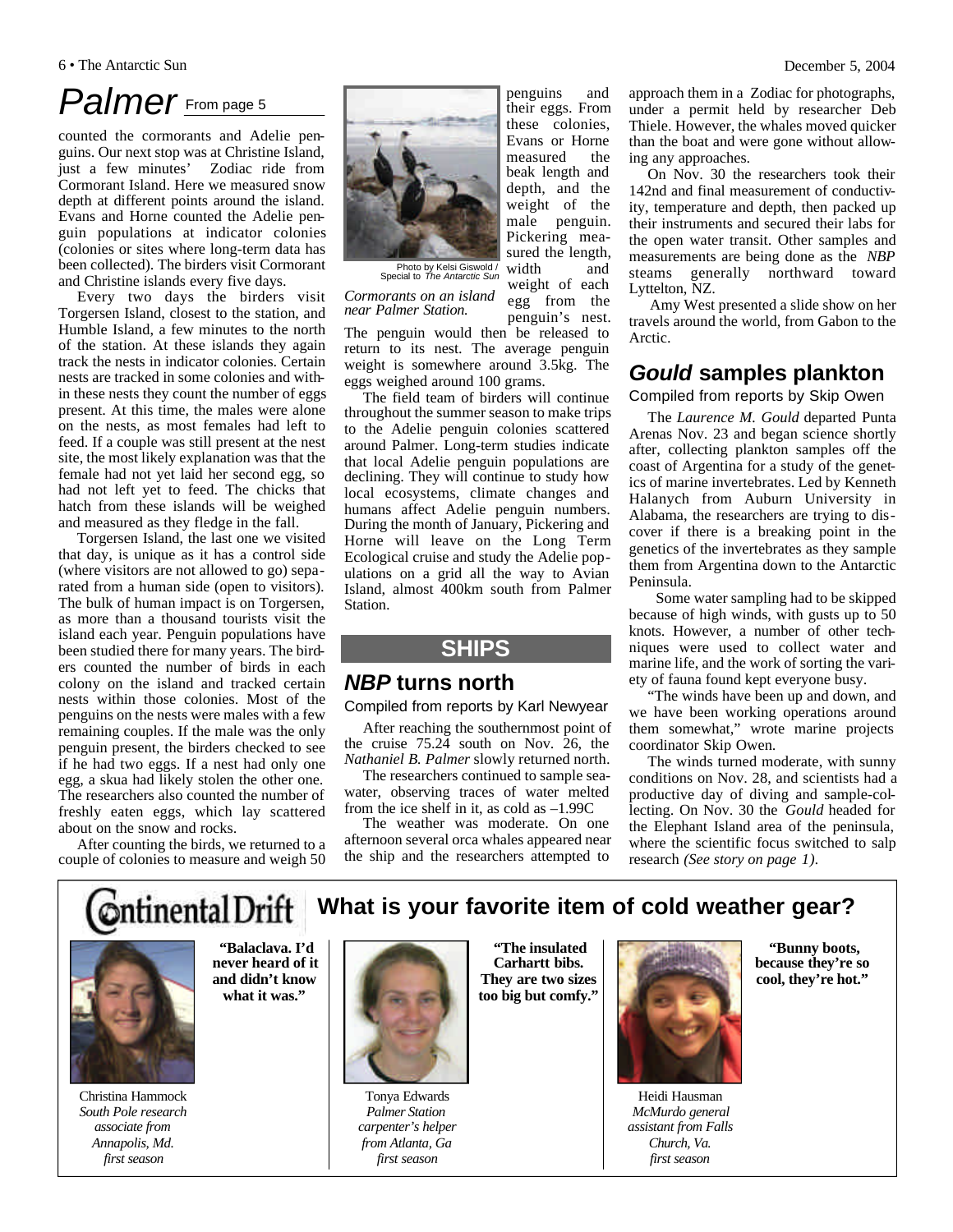# Big focus on miniscule life forms

By Kristan Hutchison *Sun staff*

Surf Staff<br>he microscopic outweigh and<br>outnumber the rest of us.<br>Now researchers studying<br>microbes in the McMurdo Dry<br>Valleys have officially joined a network of he microscopic outweigh and outnumber the rest of us. projects studying this "silent majority." Now researchers studying microbes in the McMurdo Dry

The Dry Valleys microbial research project received a five-year grant starting in June 2003 from the Microbial Observatories and Microbial Interactions and Processes program under the National Science Foundation, a program separate from the Office of Polar Programs that funds most Antarctic research. The microbial program supports integrative studies that explore novel microorganisms, their interactions and aspects of their physiology, biochemistry and genomics in relationship to the role they carry out in the environment.

"What makes Antarctica particularly attractive is that we have a lot of unexplored territory with very unusual physical and chemical parameters for novel habitats," said Matt Kane, program director for the NSF Division of Molecular and Cellular Biosciences. He noted that the McMurdo Dry Valley Lakes Microbial Observatory offers fascinating science, a long history of research already conducted at the site, a diverse research team and the application of new tools. The Dry Valleys have already been a Long Term Ecological Research project for more than a decade.

Microbes are the oldest and most abundant form of life on the planet. They purify the air and water and regenerate the soil.

"Ultimately, we live on a microbial planet," Kane said. "It is activities mediated by these life forms that drive the atmospheric and biogeochemical and other elemental cycles of the planet."

New evidence indicates that the mass of prokaryotes living in the subsurface of the planet may outweigh all other life on the surface, Kane said. A similar comparison could be drawn in Antarctica, where carbonbased microbes have been found living in the ice sheet itself.

"There's as much carbon in the Antarctic ice sheet as there is in all the world's fresh water," said John Priscu, a microbiologist and limnologist from Montana State University who's worked in the Dry Valleys since the 1980s and is the lead of the observatory project. Priscu will work with three other principal investigators, Brian Lanoil from the University of California-Riverside, Mike Madigan from Southern Illinois University and Steve Giovannoni from Oregon State University.



Photo by Kristan Hutchison / *The Antarctic Sun A helicopter lands at a research camp on the edge of Lake Bonney.*

About a third of the sites funded by the microbial observatory program are in extreme environments. So little is known about the microbial world that new bacteria might be discovered in any backyard puddle, but the ones living in extreme environments have more to teach us, Kane said.

"NSF wants to maximize the impact of the exploration and discovery that it funds," Kane said. "By looking at the breadth of conditions under which life can live, we feel we have a much greater chance of identifying the most interesting and new forms of life that are most likely to revolutionize our view of the biological world."

With an average mean annual temperature of –26.7C and usually only about six days a year above freezing, the Dry Valleys qualify as one of the most extreme climates.

"It really is a desert," Priscu said. "I've left a baloney sandwich out and I've found it the next year and could still eat it. There's not much going on out there."

While there's little visible life at the surface, the lakes house entire microbial ecosystems. In fact, the water within them is so still that different depths in Lake Fryxell contain completely different chemical profiles and corresponding types of organisms.

"We've got multiple different communities within that lake," said Lanoil. "I think it's due to stratification."

For the next five years the Dry Valleys microbial observatory will focus on four different depths of Lake Fryxell and the two lobes of Lake Bonney.

Water at the bottom of the east lobe of Lake Bonney is about  $-1C$  and heavily laden with salt crystals. The west lobe of Lake Bonney has a beachy smell from world-record levels of dimethylsulfide in its water. At the same time, all of Lake Bonney is very deficient in phosphorous. One question the researchers have is whether some of the differences in the water chemistry are caused by the kinds of microbes living at that level or whether the kinds of microbes resulted from the chemicals within the lakes.

Beyond that, the researchers expect to identify some completely new microbes. The possibility of finding sources of new and beneficial pharmaceuticals and biotechnological products is one of the reasons for microbial research, Kane said.

Priscu's group already discovered some microbes of interest to biochemical companies, including a prokaryote from Lake Fryxell that produces a substance to inhibit ice and an algae that produces chlorophyll in the dark.

The Microbial Observatory program started five years ago to meet the pent-up demand of scientists, Kane said. Though the NSF has more than 50 programs across several different directorates that in some way fund microbial research, this was the first to focus on environmental microbe biology and microbial diversity. In the inaugural year, nearly 50 proposals were submitted. Since then the program has handed out \$24 million to cover about 40 different sites, ranging from Yellowstone National Park to Costa Rica to the Kamchatka Peninsula. This year, scientists submitted 195 proposals.

"It's very rare that you see an area of emphasis grow four-fold in that kind of timeframe," Kane said. "That's a direct indication that this program was community driven."

The collaboration between the two NSF programs benefits both, said Polly Penhale, the NSF Office of Polar Programs science representative at McMurdo Station when Kane visited.

"It helps us understand the polar regions and helps them in their study of new microbes and new processes, so it's a good partnership," Penhale said.

Eventually another microbial observatory may be established in the Arctic as well, another area overseen by the Office of Polar Programs, Penhale said.

Kane visited McMurdo Station for a week in November, including a two-day site visit to the Dry Valleys. He was impressed by the facilities there, and at the Crary Lab.

"Really, I know of no other place where that kind of support is available," Kane said. "Crary Lab itself is about five times bigger than I expected it to be."

*NSF-funded research in this story: Dry Valley Lakes Microbial Observatory, http://mcm-dvlakesmo.montana.edu/*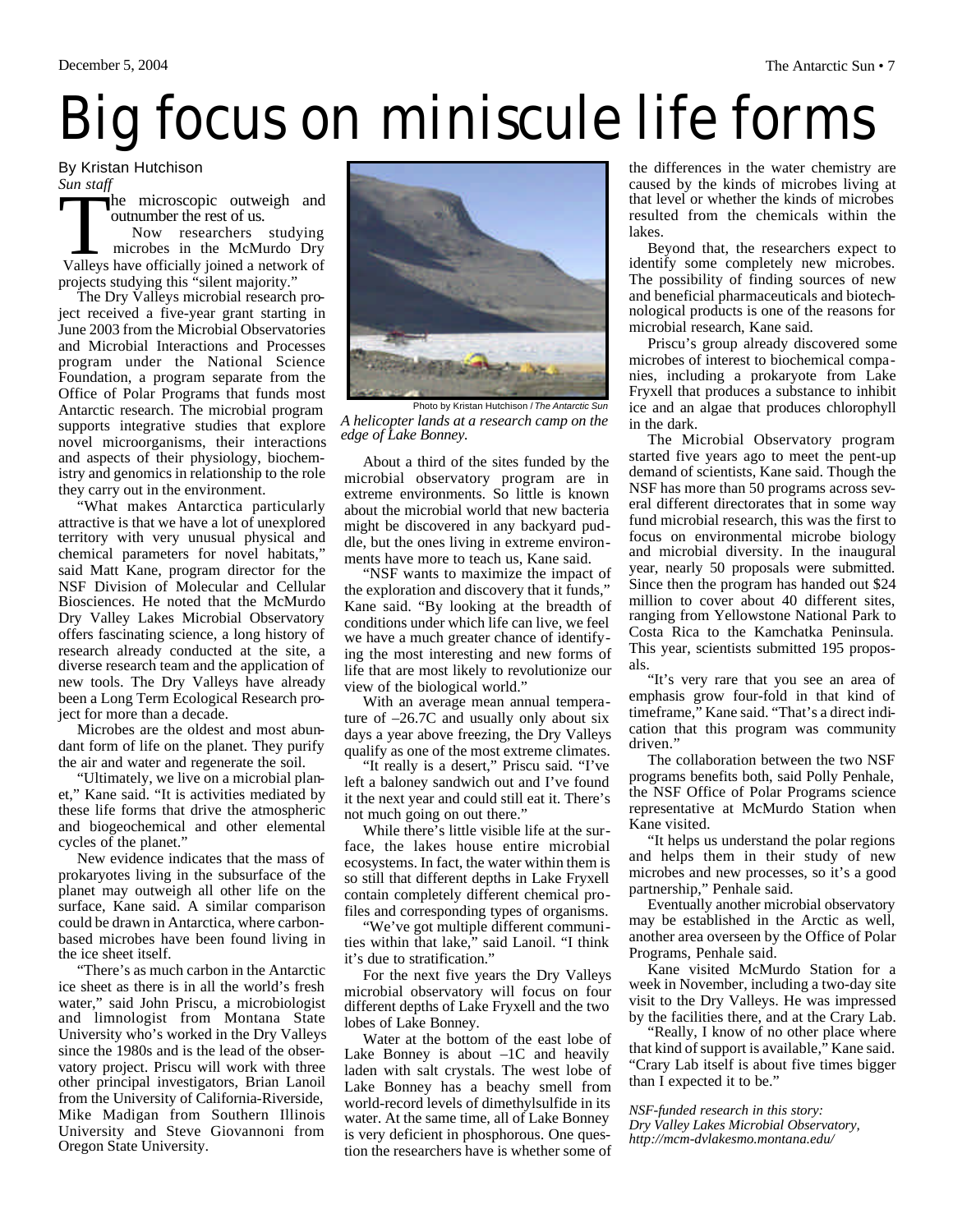# *Salps* From page 1

are mostly water, with about as much substance left after digestion as a spoonful of Jell-O.

"The problem with something that's gelatinous is that it doesn't have this nice hard body that appears in the gut, so there may have been more salps consumed by birds, fish and mammals than we realize, Kremer said.

The *Gould* will cross to either the northwest Weddell Sea or to the Bransfield Straits, depending on sea conditions. Six divers from the Kremer and Madin team

will descend into the –1C degree waters, carrying quart-size plastic jars. Clipped into a central vertical line with 30 foot tethers, the divers will spread out to herd salps into their jars.<br>
"This techn

technique, called bluewater diving, is something we

have used for over 30 years to collect gelatinous plankton" said Madin. "But we've almost always done it in temperate or tropical waters, and the Antarctic adds a whole new dimension to the diving."

The manner of collection is important so that the salps arrive on deck whole and unstressed. Not a fan of cold water, Kremer will stay above deck, measuring the salps' rate of respiration, defecation, fertilization, growth and feeding in the ship's lab.

"You do the experiments right away so the animals are in great shape,

Kremer said.

"They are really the little self-propelled vacuum cleaners of the sea."

*biological oceanographer*

**- Larry Madin,** 

The group will be able to compare the rates of Salpa thompsoni found in the southern Ocean with Salpa aspera, a closely related species Kremer and Madin have worked with in the North Atlantic. They expect the southern species will have lower rates, but not much lower, as they are adapted to both low temperature and a short season of abundant particulate food.

Determining the rate at which salps are born, feed, defecate, reproduce and die will help researchers understand how they fit in the ecosystem of the Southern Ocean. For example, salps use mucus nets to catch phytoplankton, particles and single-celled crea-

tures to eat.

"Salps have an amazing way of feeding" Madin explained. "They form a net inside their body, like a little plankton net but made of mucus, and pump water through it to filter out all

the phytoplankton and other small particles. They are really the little self-propelled vacuum cleaners of the sea.'

The fecal pellets coming out the other end sink to the seafloor, enriching it. Determining how much the salps are eating and how much they eject will give Kremer and Madin an idea of how much carbon is being transferred to the bottom, and how effectively salps can compete with other grazers, like krill.

Salps also have a remarkable means of reproducing, alternating between an asexual stage that makes hundreds of baby salps at a time, and a sexual stage that produces a single baby.

"It gives them the best of both," Madin said. "Rapid population growth and sexual recombination to keep the gene pool under control."

The first dives off the tip of Tierra del Fuego turned up another salp species, allowing the team to practice all their methods and get new data in the process.

"This species is also poorly known, and finding it was a great way to start our trip" said Madin.

Other finds by the divers included big comb jellies and an unusual swimming snail.

Although weather crossing the Drake Passage was unusually calm, seas were rough by the time the *Gould* reached the first station near Elephant Island.

"We're standing by to dive," said Madin, "and hoping things calm down soon."

In the meantime, the team has worked with salps brought up in nets, gathering new information about their diet and reproductive capability. Salpa thompsoni seems able to produce far more offspring than more temperate species, perhaps allowing it to exploit phytoplankton blooms rapidly.

They won't find all the answers on the first trip though. The cruise is the first of two for the project. Madin and Kremer will return in February 2006, when they expect an even larger abundance of salps.

*NSF-funded research in this story: Pat Kremer, University of Connecticut, http://www.marinesciences.uconn.edu/ faculty/pkremer.html*



Embryo and larvae photos by David Ginsburg<br>Adult sea star photo by Rob Robbins<br>/ *Special to The Antarctic Sun<br>For more underwater sea life images and information, visit:<br>http://scilib.ucsd.edu/sio/nsf/fguide/index.html* 

*44-day old larvae adult*

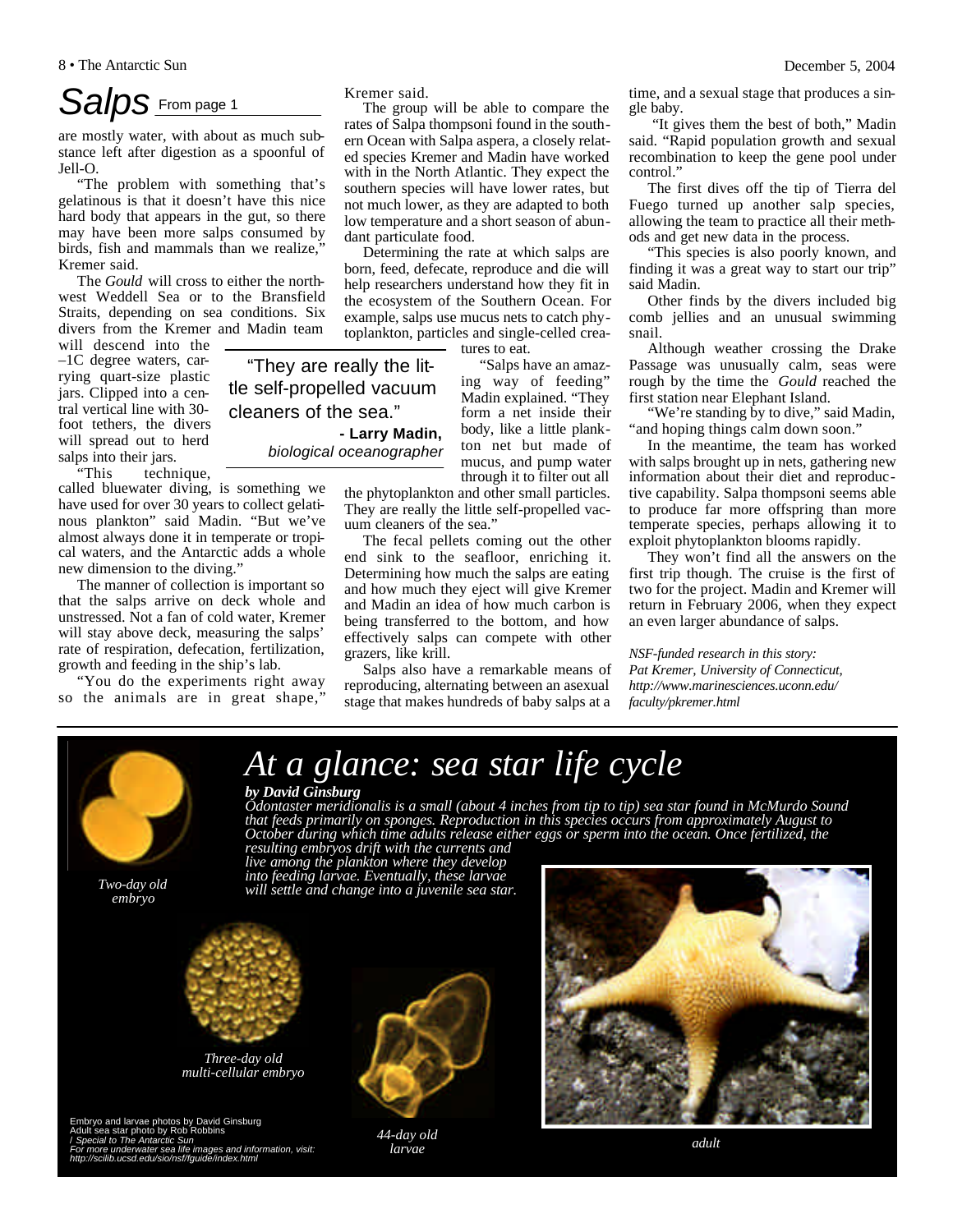

# *Hillary* From page 1

the country's Foreign Minister Phil Goff were on hand Monday to witness the dedication of the building, which is still under construction. When it's finished sometime late 2005, the center will be used to store and care for equipment used by scientists and staff in the field.

The dedication was part of a busy but somber week-long trip to the Ice. Over the weekend, Hillary and the other officials commemorated the 25th anniversary of the crash of Air New Zealand Flight 901.

The plane struck Mount Erebus on Nov. 28, 1979, killing all 257 people aboard. It has been called the worst peace-time tragedy in New Zealand's history. Those who died and those who labored on the mountain to recover the remains were remembered in ceremonies over the weekend.

On Sunday, Hillary popped over the hill to McMurdo Station to talk about his

1956-58 expedition to Antarctica as a member of the Commonwealth Trans-Antarctic Expedition organized by British geologist Vivian "Bunny" Fuchs.

It was standing-room only for an estimated 500 people who wanted to join this once-in-a-lifetime opportunity to see Hillary at the American station. Some waited nearly two hours in a queue that meandered through the halls and up and down the stairs of the main building.

"What person gets the chance to see him in Antarctica," said Allison Barden, a prep cook from San Francisco. She passed the time in line playing Scrabble with a small group of others at the front of the line. "He was one of the few to see McMurdo with nothing here."

The word "legendary" was on the tips of many tongues.

"He's a name you always hear," said Deborah Roth, who makes her home in New Jersey and works in McMurdo as a field coordinator at the Berg Field Center. "I expect him to be like a grandpa and tell



*At left, Hillary talks about his Antarctic expedition during the lecture at the McMurdo Station dining hall. Above, shuttle driver John Deaton asks a question. Below, people play Scrabble, read and talk while waiting in line to see Hillary.*

Top and bottom left photos by Brien Barnett / *The Antarctic Sun* Bottom right photo by Kristan Hutchison / *The Antarctic Sun*

#### some stories."

Hillary fit the part, dressed in a casual suit coat and no tie, his salt and peppery hair behaving on its own. He already was seated at the front of the dining hall when the doors opened 35 minutes before the presentation. Tables had been removed and extra chairs set up in a theater-like setting.

People streaming in to find seats paused to take snapshots while a few brave souls went straight for a handshake with the living legend. Hillary's cordial smile and extended hand turned the seemingly brazen act into a warm endeavor.

Once officials from both stations had their say, the former beekeeper, soldier, mountaineer, ambassador and Antarctic explorer read from a script, occasionally straying, to tell his story about crossing the Ross Ice Shelf, climbing the Skelton Glacier and traversing to the South Pole

#### **See Hillary on page 10**

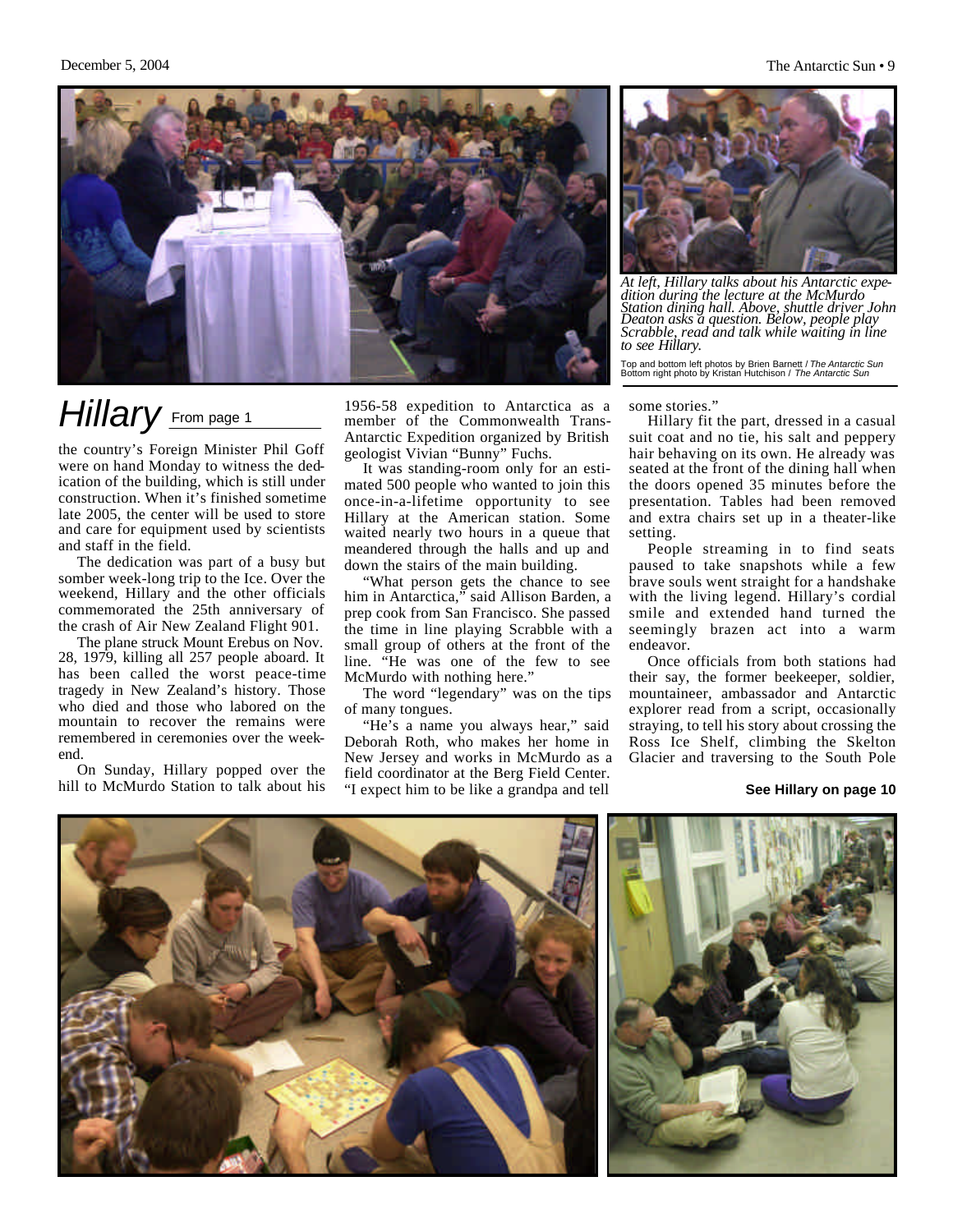

"We're having a most interesting time touring McMurdo Station, seeing more strange fish than I've seen in many a day." **- Sir Edmund Hillary,** 

*in a radio phone call to South Pole Station*

*At top, Hillary leaves Building 155, the main building on station, after lunch in the dining hall. At right, Hillary examines an Antarctic scallop inside the Crary Lab. Below, lab manager Steve Alexander shows Hillary a fish in the aquarium.*







## *Hillary* From page 9

across the Polar Plateau.

The New Zealand Ross Sea Party, lead by Hillary, was to lay depots for the main team lead by Fuchs, who was making his way from the Weddell Sea to Scott Base by way of the South Pole. The goal was to complete the task of crossing Antarctica. It was a goal set by Ernest Shackleton, whom Hillary admires greatly. Shackleton was forced to abandon his quest during the *Endurance* expedition after he lost his ship. A second party coming from the Ross Sea labored in vain and tragedy to establish depots that would never be used.

Two world wars later, the New Zealand party undertook the role using underpow ered Massey-Ferguson farm tractors equipped with tracks over the wheels. Hillary's team drove south from Scott Base, frequently finding crevasses the oldfashioned way: they fell into them.

"All of a sudden there was a terrific 'whoompf,' and the whole tractor sinks down and if you're lucky you just claw your way out the other side with your heart pounding," Hillary noted in a record ing from several years ago.

An airplane would supply Hillary's tra verse team with fuel to run their tractors along with more fuel, food and other supplies to be cached along the way. As they neared their final depot in mid-December 1957, Hillary contemplated his instructions.

Fuchs had charged Hillary with laying depots, not with reaching the Pole. But with less than a few hundred miles to go across the barren Polar Plateau, simply waiting for Fuchs wasn't an attractive option for Hillary.

On Dec. 20 Hillary called his team together to discuss whether to continue. They had stockpiled enough fuel to reach the Pole, but there were many more crevasses and other dangers along the way. It was a question of prudence versus glory. If they waited, they would be safe for now and Fuchs would be the first to reach the Pole overland by vehicle. It real ly was no question for Hillary.

"I was fairly keen," Hillary said with his characteristic laid-back but earnest attitude. "If the engineers didn't carry on they could fly back to Scott Base and we would carry on with one or two of our tractors. Well this put them in such a tizzy they decided to carry on."

The team left that day with three of the tractors. Within the first 50 miles, they struck a number of large crevasses and had to walk ahead, probing the snow by hand. Then they hit deep, soft snow and had to stop and shed items to reduce weight and regain focus.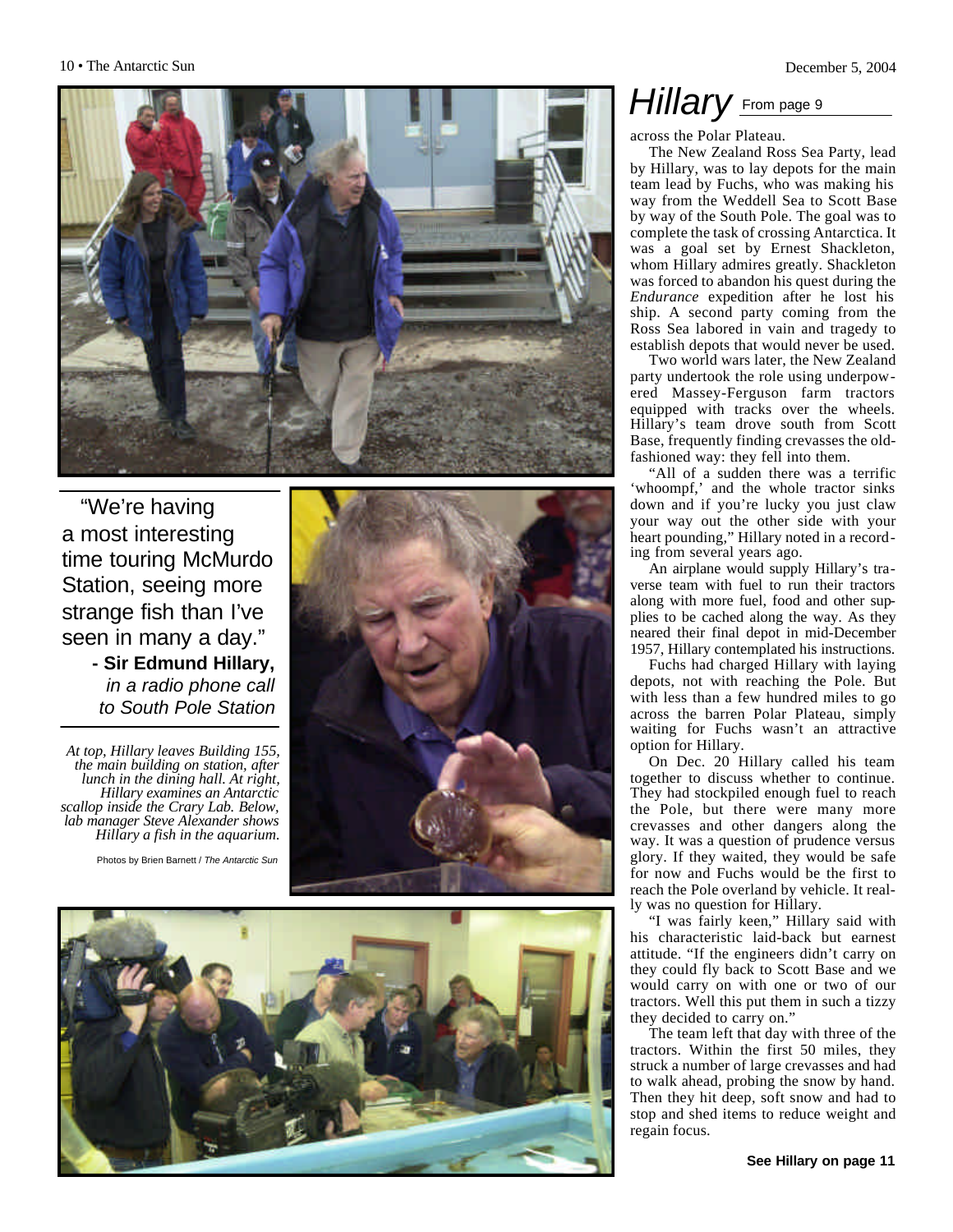

*Above, a scrimshaw cue ball features scenes from Hillary's life. The ball was designed and donated in person by Tina White, an artist and production cook at Mcmurdo Station. At right, Sir Ed removes a cloth covering a rock bearing a plaque dedicating the Hillary Field Center.* 

Above photo courtesy of Tina White Right photo by Brien Barnett / *The Antarctic Sun*

# Hillary From page 10

"For three months we had been grinding our tractors across the Antarctic Plateau," Hillary recounted. "Our nerves were a little frayed from constant battles with constant crevasses, deep, soft snow and a desperate shortage of gasoline."

Hillary navigated with a sextant, but it was failing and doubts began to creep in about whether he could find the South Pole station, which was erected on the snow and ice just two years earlier.

"We decided that we would drive grimly on until we reached the Pole or reached something," Hillary said.

Twenty hours later, out of the corner of his eye, Hillary caught sight of

something moving in the vast nothingness. The movement was a marker flag, signaling the station was near. Soon the welcome mat was put out for the weary team. It was Jan. 4, 1958, and the first party since Robert F. Scott had reached the Pole by land.

for it."

The party dined on steaks, watched a western — which Hillary says they found absurd after having faced real dangers on a true frontier — and rested. Weeks later, Fuchs rolled in, scolded Hillary a bit, then the two charged back to Scott Base, reaching it in time to board a ship for home before the winter set in.

"The trip to the Pole had been an exciting extra," Hillary recalled. "At least it had shown that if you were keen and resourceful enough you could even get a trio of farm tractors across 1200 miles of snow



and ice, crevasse and sastrugi, soft snow and blizzard to reach the South Pole."

The talk captivated the hundreds in attendance at McMurdo that Sunday. Hillary received several standing ovations from an audience showing appreciation as much for his lifetime of achievement as for his speech.

He encouraged them to explore.

"I still say to the young who bemoan the fact that there's nothing left to do, 'Don't you believe it. There's plenty left to do, but you have to look for it.'

The popularity of a man such as Hillary was underscored by requests for autographs, which were funneled through a central office. Hillary's image appears on the \$5 Kiwi note and it was high on the wish list for many signature seekers, "There's plenty left to do, but you have to look **- Sir Edmund Hillary,**  *to young people on adventure*

> but tracking the cash proved to be too much and the bills were not accepted. In the end, about 250 items, including books, postcards, maps and photos were submitted for his signature. Late word was that the knighted adventurer was diligently signing them all.

> Hillary is now an older man and was accompanied by his personal physician. He made his way on a tour of McMurdo Station with a Leki cane and sat often, preserving his strength for the long day that included a bus tour, meet-and-greet moments, Powerpoint presentations about various station activities and many photos.

> Inside the aquarium at Crary Lab, dozens of scientists, lab staff and media people crowded around Hillary as he walked from tank to tank, looking at vari

ous kinds of fish. The creatures that live beneath the sea ice fascinated him and he took time to talk with the scientists about their research. In one tank, a giant fish — *Dissostichus mawsoni* or Antarctic cod swam slowly in circles, rising as it neared Hillary and settling again. Later he peered through a microscope at embryos, then posed with everyone for a group photo.

Perhaps the most endearing moment came a bit later during a tour of McMurdo's communications center. Hillary had finished listening to the explanation of how things worked and was shaking a few more hands, when one of the operators asked him if he'd like to make a special call. Instructions relayed, Sir Ed picked up the phone:

"South Pole, South Pole. Can you hear me? This is Ed Hillary, down at McMurdo Sound, calling South Pole Station, can you hear me?"

A person crackled through on the other end. It was Tracey Sheeley, a operator working in the communications shack under the Dome at South Pole Station, and yes, she could hear him.

"We're having a most interesting time touring McMurdo Station," Hillary said. "Seeing more strange fish than I've seen in many a day."

"Copy that. We haven't seen any fish obviously," Sheeley said. "We've heard rave reviews about your lecture …"

"Thank you. It was a very nice group of people who all seemed to laugh at the right time," Hillary said, as usual putting credit on others. "Best of luck to you all, out there in the far beyond."

"Thank you," Sheeley replied. "You've certainly been an inspiration to many of us."

"This is Ed Hillary, over and out."